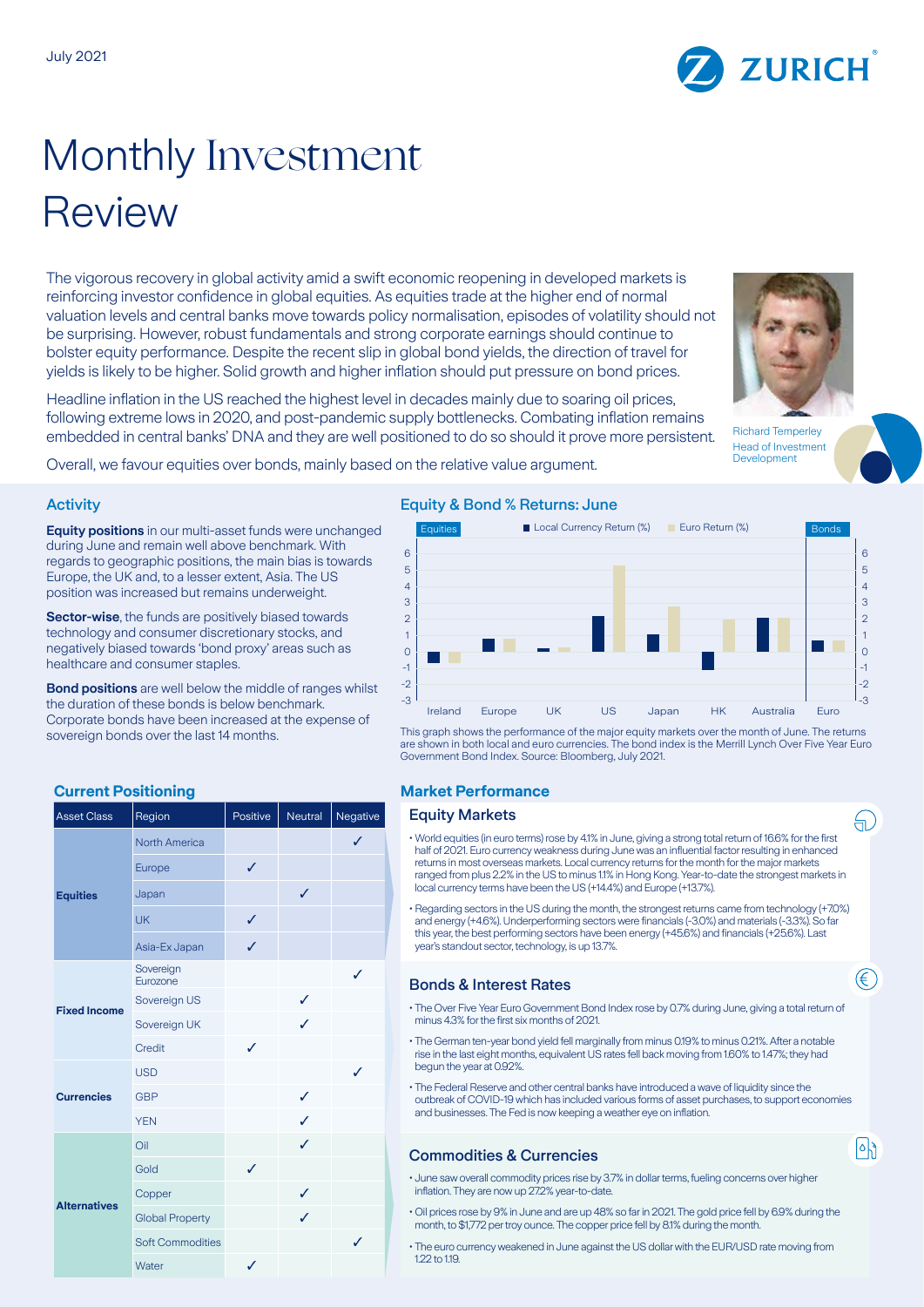| <b>Zurich Life Annualised Performance</b>     |              | Annualised           |                    |                         |                          |                    |                    |                             |
|-----------------------------------------------|--------------|----------------------|--------------------|-------------------------|--------------------------|--------------------|--------------------|-----------------------------|
| to July 2021                                  | Year to Date | $\mathbf{1}$<br>Year | 3<br>Years         | $\overline{5}$<br>Years | 10 <sup>°</sup><br>Years | 15<br>Years        | 20<br>Years        | <b>Fund Size</b><br>(Euros) |
| Prisma Multi-Asset Funds                      |              |                      |                    |                         |                          |                    |                    |                             |
| Prisma 2                                      | 1.6%         | 4.0%                 | 1.7%               | 1.3%                    | <b>Not Started</b>       | <b>Not Started</b> | <b>Not Started</b> | 397147.318                  |
| Prisma <sup>3</sup>                           | 4.4%         | 9.4%                 | 4.3%               | 3.8%                    | <b>Not Started</b>       | <b>Not Started</b> | <b>Not Started</b> | 1,643,369,006               |
| Prisma 4                                      | 9.3%         | 19.8%                | 9.1%               | 8.3%                    | <b>Not Started</b>       | <b>Not Started</b> | <b>Not Started</b> | 2,284,279,291               |
|                                               | 13.0%        |                      |                    |                         |                          |                    |                    | 1,309,488,083               |
| Prisma <sup>5</sup>                           |              | 28.0%                | 13.7%              | 12.0%                   | <b>Not Started</b>       | <b>Not Started</b> | <b>Not Started</b> |                             |
| Prisma Max                                    | 13.7%        | 29.9%                | 15.3%              | 13.7%                   | <b>Not Started</b>       | <b>Not Started</b> | <b>Not Started</b> | 129,041,022                 |
| Managed Funds                                 |              |                      |                    |                         |                          |                    |                    |                             |
| <b>Cautiously Managed</b>                     | 6.4%         | 13.8%                | 7.1%               | 6.3%                    | 7.8%                     | <b>Not Started</b> | <b>Not Started</b> | 640,848,429                 |
| <b>Sector Average</b>                         | 4.5%         | 9.7%                 | 3.3%               | 3.3%                    | 4.0%                     | 2.9%               | 3.1%               |                             |
| <b>Balanced</b>                               | 9.3%         | 21.6%                | 11.6%              | 10.4%                   | 10.3%                    | 7.1%               | 6.5%               | 2,194,865,241               |
| <b>Sector Average</b>                         | 8.7%         | 18.4%                | 6.5%               | 6.1%                    | 7.1%                     | 4.2%               | 3.7%               |                             |
| Performance                                   | 12.1%        | 26.6%                | 13.9%              | 12.6%                   | 11.5%                    | 7.6%               | 6.9%               | 1,821,427,818               |
| Dynamic                                       | 13.1%        | 28.7%                | 15.0%              | 13.7%                   | 12.1%                    | 8.0%               | 7.1%               | 2,134,253,393               |
| <b>FinEx Sector Average</b>                   | 11.1%        | 22.4%                | 7.3%               | 7.4%                    | 7.7%                     | 4.7%               | 4.1%               |                             |
| <b>Protected Funds</b>                        |              |                      |                    |                         |                          |                    |                    |                             |
| Protected 70                                  | 9.9%         | 18.9%                | 7.9%               | 7.1%                    | 6.3%                     | <b>Not Started</b> | <b>Not Started</b> | 19,760,070                  |
| Protected 80                                  | 6.9%         | 12.2%                | 4.3%               | 3.7%                    | 3.6%                     | <b>Not Started</b> | <b>Not Started</b> | 31,115,043                  |
| Cash                                          |              |                      |                    |                         |                          |                    |                    |                             |
| Secure                                        | 0.0%         | 0.0%                 | 0.0%               | 0.0%                    | 0.1%                     | 0.7%               | 1.2%               | 131,012,229                 |
| Cash Fund                                     | $-0.5%$      | $-0.9%$              | $-0.9%$            | $-0.9%$                 | $-0.6%$                  | <b>Not Started</b> | <b>Not Started</b> | 1,079,369,627               |
| <b>FinEx Sector Average</b>                   | $-0.4%$      | $-0.7%$              | $-0.7%$            | $-0.6%$                 | $-0.2%$                  | 0.6%               | 1.0%               |                             |
| <b>Bond</b>                                   |              |                      |                    |                         |                          |                    |                    |                             |
| <b>Medium Duration Corporate Bond</b>         | $-0.6%$      | <b>Not Started</b>   | <b>Not Started</b> | <b>Not Started</b>      | <b>Not Started</b>       | <b>Not Started</b> | <b>Not Started</b> | 566,856,724                 |
| <b>Short Duration Corporate Bond</b>          | $-0.2%$      | <b>Not Started</b>   | <b>Not Started</b> | <b>Not Started</b>      | <b>Not Started</b>       | <b>Not Started</b> | <b>Not Started</b> | 962,321,010                 |
| Global Corporate Bond (JP Morgan)             | $-1.3%$      | 2.9%                 | 4.4%               | 2.2%                    | <b>Not Started</b>       | <b>Not Started</b> | <b>Not Started</b> | 14,694,193                  |
| Global Government Bond (JP Morgan)            | $-2.9%$      | $-2.6%$              | 1.90%              | 0.10%                   | <b>Not Started</b>       | <b>Not Started</b> | <b>Not Started</b> | 2,166,794                   |
| Indexed Eurozone Government Bond (BlackRock)* | $-2.9%$      | $-0.3%$              | 2.60%              | 1.10%                   | 4.00%                    | <b>Not Started</b> | <b>Not Started</b> | 14,947,820                  |
| <b>Active Fixed Income</b>                    | $-3.1%$      | $-0.8%$              | 1.80%              | 0.30%                   | 5.00%                    | 4.80%              | 5.20%              | 256,613,422                 |
| Inflation-Linked Bond                         | 1.2%         | 5.7%                 | 2.30%              | 1.60%                   | 1.70%                    | <b>Not Started</b> | <b>Not Started</b> | 5,657,821                   |
| Long Bond                                     | $-5.8%$      | $-1.2%$              | 4.4%               | 1.4%                    | 7.0%                     | 5.8%               | <b>Not Started</b> | 45,488,085                  |
| FinEx Sector Average                          | $-2.0\%$     | 1.7%                 | $3.4\%$            | 1.8%                    | 4.2%                     | 3.7%               | 4.2%               |                             |
| Absolute Return/Diversified Assets Funds      |              |                      |                    |                         |                          |                    |                    |                             |
| Global Targeted Returns Fund (Invesco)        | $-1.5%$      | $-1.9%$              | $-1.6%$            | $-1.0%$                 | <b>Not Started</b>       | <b>Not Started</b> | <b>Not Started</b> | 24,799,842                  |
| Dynamic Diversified Growth (BlackRock)        | 2.4%         | 10.6%                | 5.1%               | 4.1%                    | <b>Not Started</b>       | <b>Not Started</b> | <b>Not Started</b> | 13,119,107                  |
| <b>Active Asset Allocation</b>                | 10.1%        | 20.9%                | 9.7%               | 8.80%                   | 8.1%                     | <b>Not Started</b> | <b>Not Started</b> | 738,495,359                 |
| <b>Commodity Funds</b>                        |              |                      |                    |                         |                          |                    |                    |                             |
| Gold                                          | $-3.4%$      | $-6.7%$              | 10.8%              | 3.9%                    | 2.9%                     | <b>Not Started</b> | <b>Not Started</b> | 212,412,168                 |
| <b>Indexed Global Energy and Metals</b>       | 23.1%        | 26.5%                | 3.7%               | 3.9%                    | $-0.8%$                  | $-3.7%$            | <b>Not Started</b> | 15,006,860                  |
| Equity Funds (Global)                         |              |                      |                    |                         |                          |                    |                    |                             |
| 5 Star 5                                      | 14.8%        | 35.2%                | 17.0%              | 15.6%                   | 12.9%                    | 7.9%               | 7.9%               | 333,459,328                 |
| <b>International Equity</b>                   | 14.0%        | 31.0%                | 16.1%              | 14.5%                   | 13.1%                    | 8.9%               | 7.0%               | 4,188,609,230               |
| Global Select (Threadneedle)                  | 14.5%        | 29.0%                | 16.3%              | 15.6%                   | 13.5%                    | 9.3%               | 7.0%               | 15,115,007                  |
| Indexed Global Equity (BlackRock)*            | 18.3%        | 31.1%                | 14.5%              | 13.4%                   | 12.6%                    | <b>Not Started</b> | <b>Not Started</b> | 183,540,988                 |
| <b>FinEx Sector Average</b>                   | 15.5%        | 30.5%                | 10.2%              | 10.3%                   | 9.9%                     | 6.3%               | 4.4%               |                             |
| Equity Funds (European)                       |              |                      |                    |                         |                          |                    |                    |                             |
| 5 Star 5 Europe                               | 15.4%        | 29.7%                | 11.6%              | 12.7%                   | 11.9%                    | 7.4%               | <b>Not Started</b> | 133,879,367                 |
| European Select (Threadneedle)                | 15.4%        | 29.3%                | 14.3%              | 12.0%                   | 11.9%                    | 9.0%               | 7.5%               | 11,561,447                  |
| <b>FinEx Sector Average</b>                   | 14.2%        | 28.9%                | 8.5%               | 9.7%                    | 8.5%                     | 5.6%               | 4.8%               |                             |
| Equity Funds (Euro)                           |              |                      |                    |                         |                          |                    |                    |                             |
| <b>Eurozone Equity</b>                        | 16.2%        | 33.3%                | 10.6%              | 12.2%                   | 9.3%                     | 7.3%               | <b>Not Started</b> | 118,851,130                 |
| Indexed Eurozone Equity (BlackRock)*          | 15.9%        | 28.2%                | 8.3%               | 10.6%                   | 7.5%                     | <b>Not Started</b> | <b>Not Started</b> | 6,441,681                   |
| <b>FinEx Sector Average</b>                   | 15.2%        | 29.9%                | 7.4%               | 9.3%                    | 7.4%                     | 4.1%               | 3.6%               |                             |
| Equity Funds (Irish)                          |              |                      |                    |                         |                          |                    |                    |                             |
| <b>Irish Equity</b>                           | 11.1%        | 38.4%                | 8.3%               | 10.3%                   | 13.8%                    | 3.9%               | <b>Not Started</b> | 26,585,372                  |
| <b>FinEx Sector Average</b>                   | 11.5%        | 36.2%                | 6.5%               | 7.7%                    | 11.0%                    | 1.9%               | 2.9%               |                             |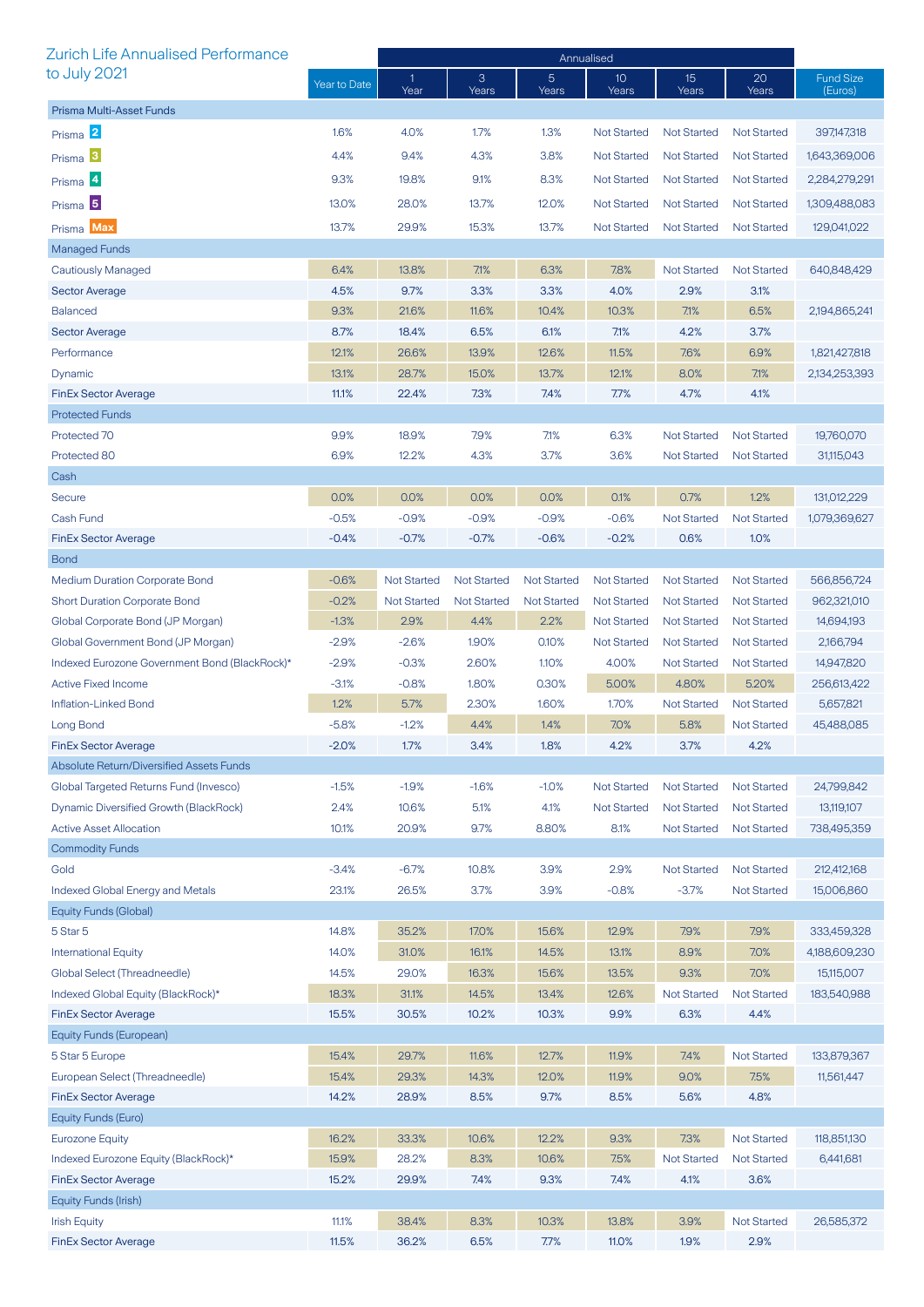|                                                                  |              | Annualised |                    |                         |                          |                    |                    |                             |
|------------------------------------------------------------------|--------------|------------|--------------------|-------------------------|--------------------------|--------------------|--------------------|-----------------------------|
|                                                                  | Year to Date | -1<br>Year | 3<br>Years         | $5\phantom{.}$<br>Years | 10 <sup>°</sup><br>Years | 15<br>Years        | 20<br>Years        | <b>Fund Size</b><br>(Euros) |
| Equity Fund (American)                                           |              |            |                    |                         |                          |                    |                    |                             |
| 5 Star 5 Americas                                                | 18.4%        | 36.0%      | 22.9%              | 19.3%                   | 16.7%                    | 11.5%              | <b>Not Started</b> | 116,811,029                 |
| American Select (Threadneedle)                                   | 19.9%        | 35.5%      | 20.0%              | 18.4%                   | 16.7%                    | 11.8%              | 7.3%               | 15,482,516                  |
| <b>FinEx Sector Average</b>                                      | 18.9%        | 35.6%      | 16.3%              | 15.0%                   | 15.0%                    | 9.9%               | 5.9%               |                             |
| Equity Funds (Far East Asia)                                     |              |            |                    |                         |                          |                    |                    |                             |
| 5 Star 5 Asia Pacific                                            | 10.8%        | 33.0%      | 9.4%               | 12.1%                   | 8.8%                     | 6.7%               | <b>Not Started</b> | 95,254,077                  |
| Asia Pacific Equity                                              | 13.0%        | 34.3%      | 9.2%               | 12.1%                   | 8.5%                     | <b>Not Started</b> | <b>Not Started</b> | 14,007,014                  |
| <b>FinEx Sector Average</b>                                      | 11.0%        | 31.3%      | 9.0%               | 10.6%                   | 6.9%                     | 6.6%               | 6.4%               |                             |
| Equity Funds (High Yield)                                        |              |            |                    |                         |                          |                    |                    |                             |
| Dividend Growth                                                  | 23.1%        | 34.5%      | 5.9%               | 7.7%                    | 9.9%                     | 5.9%               | <b>Not Started</b> | 223,024,520                 |
| <b>FinEx Sector Average</b>                                      | 15.5%        | 30.5%      | 10.2%              | 10.3%                   | 9.9%                     | 6.3%               | 4.4%               |                             |
| <b>Equity Funds (Emerging Market)</b>                            |              |            |                    |                         |                          |                    |                    |                             |
| Emerging Markets Opportunities (JP Morgan)                       | 6.7%         | 33.2%      | 11.6%              | 14.1%                   | <b>Not Started</b>       | <b>Not Started</b> | <b>Not Started</b> | 10,527,199                  |
| Indexed Emerging Market Equity Fund (BlackRock)                  | 10.7%        | 32.3%      | 10.3%              | 10.7%                   | <b>Not Started</b>       | <b>Not Started</b> | <b>Not Started</b> | 9,174,704                   |
| <b>Sector Average</b>                                            | 11.9%        | 33.7%      | 9.0%               | 10.0%                   | 4.8%                     | 6.7%               | 5.6%               |                             |
| Equity Funds (Specialist)                                        |              |            |                    |                         |                          |                    |                    |                             |
| Indexed Top Tech 100                                             | 17.3%        | 35.9%      | 26.8%              | 25.5%                   | 23.0%                    | 16.8%              | <b>Not Started</b> | 166,782,677                 |
| <b>FinEx Sector Average</b>                                      | 12.8%        | 26.6%      | 11.4%              | 9.1%                    | 5.7%                     | 4.2%               | 2.4%               |                             |
| <b>Property Funds</b>                                            |              |            |                    |                         |                          |                    |                    |                             |
| <b>Property Fund</b>                                             | 1.6%         | $-2.3%$    | $-0.7%$            | <b>Not Started</b>      | <b>Not Started</b>       | <b>Not Started</b> | <b>Not Started</b> | 38,568,287                  |
| Indexed European (Ex-UK) Property                                | 6.5%         | 18.8%      | 3.0%               | 4.9%                    | 7.0%                     | <b>Not Started</b> | <b>Not Started</b> | 185,140,644                 |
| <b>Indexed Australasia Property</b>                              | 13.0%        | 17.4%      | 3.7%               | 3.3%                    | 6.6%                     | <b>Not Started</b> | <b>Not Started</b> | 162,581,050                 |
| <b>Sector Average</b>                                            | 5.6%         | 6.9%       | 0.5%               | 2.1%                    | 3.9%                     | $-0.6%$            | 2.3%               |                             |
| <b>Dimensional Funds</b>                                         |              |            |                    |                         |                          |                    |                    |                             |
| Global Short-term Investment Grade Fixed Income<br>(Dimensional) | $-0.3%$      | 0.7%       | 0.3%               | <b>Not Started</b>      | <b>Not Started</b>       | <b>Not Started</b> | <b>Not Started</b> | 1,174,567                   |
| Euro Inflation Linked Int Duration Fixed Income<br>(Dimensional) | 1.6%         | 4.4%       | 1.2%               | <b>Not Started</b>      | <b>Not Started</b>       | <b>Not Started</b> | <b>Not Started</b> | 7,267,194                   |
| World Equity (Dimensional)                                       | 18.8%        | 38.0%      | 10.6%              | <b>Not Started</b>      | <b>Not Started</b>       | <b>Not Started</b> | <b>Not Started</b> | 13,438,909                  |
| Global Short Fixed Income (Dimensional)                          | $-0.5%$      | $-0.6%$    | $-0.1%$            | <b>Not Started</b>      | <b>Not Started</b>       | <b>Not Started</b> | <b>Not Started</b> | 4,039,632                   |
| World Allocation 20/80 (Dimensional)                             | 3.1%         | 6.3%       | 2.0%               | <b>Not Started</b>      | <b>Not Started</b>       | <b>Not Started</b> | <b>Not Started</b> | 11,910,101                  |
| World Allocation 40/60 (Dimensional)                             | 6.9%         | 13.7%      | 4.4%               | <b>Not Started</b>      | <b>Not Started</b>       | <b>Not Started</b> | <b>Not Started</b> | 28,621,196                  |
| World Allocation 60/40 (Dimensional)                             | 10.7%        | 21.5%      | 6.7%               | <b>Not Started</b>      | <b>Not Started</b>       | <b>Not Started</b> | <b>Not Started</b> | 30,069,716                  |
| World Allocation 80/20 (Dimensional)                             | 14.2%        | 29.8%      | 8.2%               | <b>Not Started</b>      | <b>Not Started</b>       | <b>Not Started</b> | <b>Not Started</b> | 11,969,182                  |
| <b>Global Small Companies (Dimensional)</b>                      | 20.3%        | 45.4%      | <b>Not Started</b> | <b>Not Started</b>      | Not Started              | <b>Not Started</b> | <b>Not Started</b> | 3,125,597                   |
| Global Value (Dimensional)                                       | 20.8%        | 36.9%      | <b>Not Started</b> | <b>Not Started</b>      | <b>Not Started</b>       | <b>Not Started</b> | <b>Not Started</b> | 4,578,870                   |
| Global Sustainability Core Equity (Dimensional)                  | 17.4%        | 35.9%      | <b>Not Started</b> | <b>Not Started</b>      | <b>Not Started</b>       | <b>Not Started</b> | <b>Not Started</b> | 359,452                     |
| <b>Funds Closed to New Business</b>                              |              |            |                    |                         |                          |                    |                    |                             |
| <b>Indexed Eurozone Property</b>                                 | 8.0%         | 21.4%      | 1.6%               | 4.8%                    | 6.6%                     | 3.8%               | <b>Not Started</b> | 15,458,286                  |
| Indexed India Equity                                             | 15.0%        | 45.3%      | 9.1%               | 8.1%                    | 5.5%                     | <b>Not Started</b> | <b>Not Started</b> | 8,598,478                   |
| Income Opportunity (JP Morgan)                                   | 0.0%         | 1.4%       | $-0.5%$            | 0.3%                    | <b>Not Started</b>       | <b>Not Started</b> | <b>Not Started</b> | 1,941,128                   |
| <b>Diversified Assets</b>                                        | 11.6%        | 18.9%      | 6.2%               | 5.8%                    | 6.0%                     | Not Started        | <b>Not Started</b> | 10,777,298                  |
| <b>Earth Resources</b>                                           | 19.4%        | 59.1%      | 17.3%              | 11.2%                   | 2.2%                     | <b>Not Started</b> | <b>Not Started</b> | 5,834,755                   |
| <b>Green Resources</b>                                           | $-0.8%$      | 98.2%      | 46.6%              | 31.1%                   | 12.3%                    | <b>Not Started</b> | <b>Not Started</b> | 9,981,814                   |

Source: Financial Express as at 01/07/2021

Annual management charges (AMC) apply. The fund returns shown are net of the AMC deducted by each provider in their unit prices. This will vary for each provider, and any difference will impact the relative performance of the funds shown. The fund returns are based on an investment in the funds and do not represent the returns achieved by individual policies linked to the funds. These fund returns may be before the full AMC is applied to a policy. The actual returns on policies linked to the specified fund will be lower because of the effects of charges and in some cases a higher management charge.

\* Performance using most recent data available.

Figures highlighted in beige indicate where the Zurich Life fund has outperformed the sector average.

**Warning: Past performance is not a reliable guide to future performance. Warning: The value of your investment may go down as well as up. Warning: Benefits may be affected by changes in currency exchange rates. Warning: If you invest in this fund you may lose some or all of the money you invest.**

The Financial Express sector averages shown are the average of all funds in each of the Financial Express sectors in the individual pensions category except where otherwise stated.